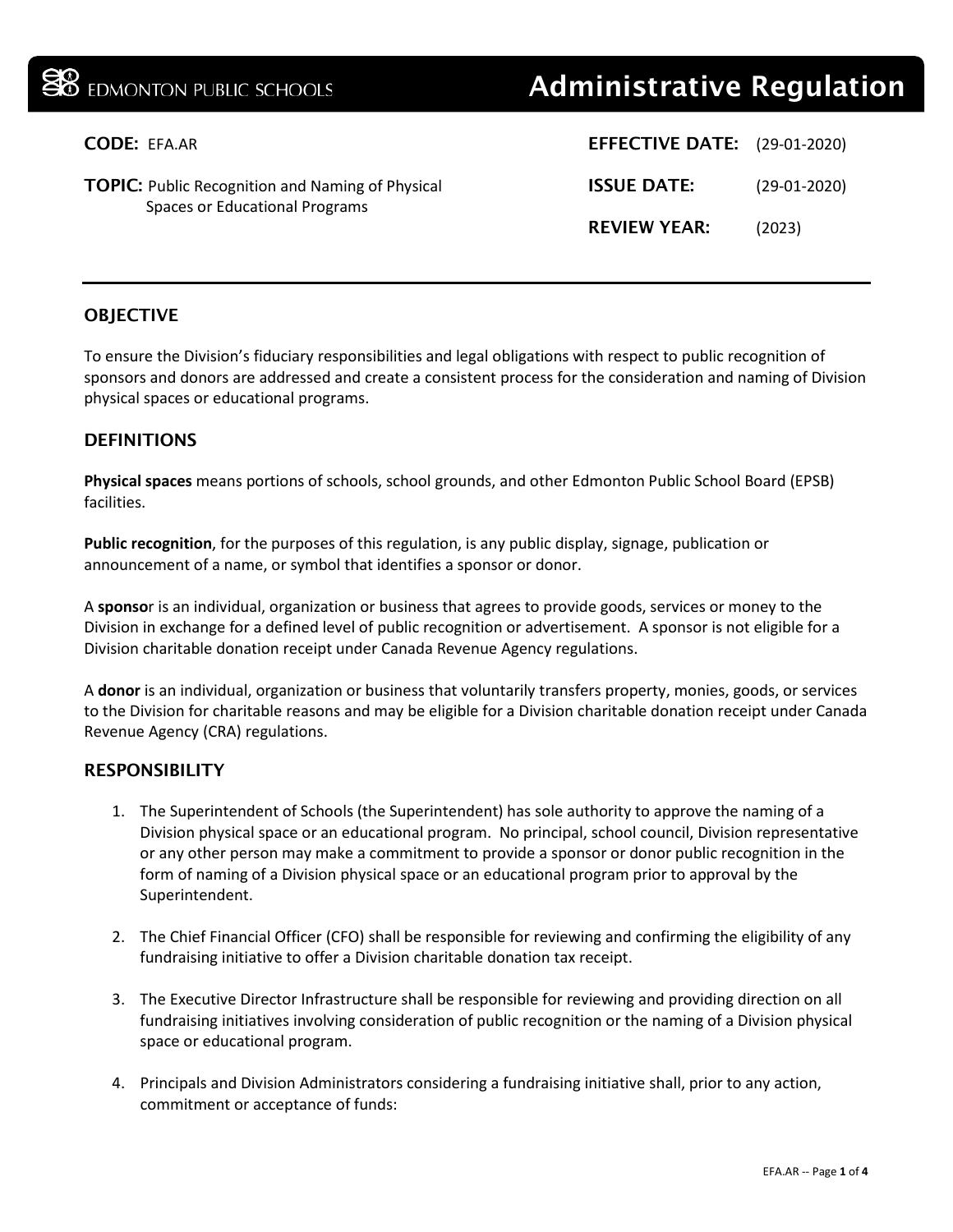- a. Obtain written confirmation from the CFO of the eligibility of the fundraising initiative(s) for Division charitable donation tax receipt.
- b. Obtain the advice and direction of the Executive Director Infrastructure regarding fundraising plans that involve public recognition of sponsors and donors, or the naming of a physical space or educational program.

#### REGULATION

- A. PUBLIC RECOGNITION AND NAMING OF PHYSICAL SPACES OR EDUCATIONAL PROGRAMS
	- 1. The Division may choose to provide public recognition or name physical spaces and/or educational programs to:
		- a. serve a specific function;
		- b. honour persons; or
		- c. recognize financial, in kind or philanthropic donations and sponsorships.
	- 2. Any public recognition or naming of physical space or educational program requires the prior consent of the sponsor, donor or their legal representative.
	- 3. Requests for the naming of physical spaces or educational programs shall be approved by the Superintendent. The Superintendent shall inform the Board of Trustees (Board) prior to any public announcement of a naming decision.
	- 4. Only the Board approved school or facility name shall be displayed on the exterior of a Division building.
	- 5. Signage and plaques recognizing sponsors and donors shall be modest, in good taste, and complement the style and design of the facility or project.
	- 6. The naming of a physical space or educational program may be terminated at any time by the Superintendent, subject to applicable contractual and other obligations binding upon the Division.
	- 7. All proposed names and deliberations of Division administration and naming committees described in this regulation shall be treated as confidential. Announcements regarding the naming shall only be made once confirmation of the approval of the Superintendent and notification of the Board and the sponsor or donor has been received.
	- 8. The names recommended and approved shall:
		- a. align with Division values and criteria for strategic stakeholder relationships established in Board Policy AA. BP – Stakeholder Relations (Section E);
		- b. be easily identifiable with the physical space or educational program;
		- c. be appropriate for the physical space or educational program;
		- d. not knowingly infringe upon third party intellectual property rights; and
		- e. not duplicate or be in conflict with the names of existing educational programs.
	- 9. Division decisions relating to naming and public recognition shall not impose any subsequent conditions or obligations upon the Division nor imply an affiliation which could further the private interests of individuals or organizations, or endorsement of a particular political, religious, or ideological view.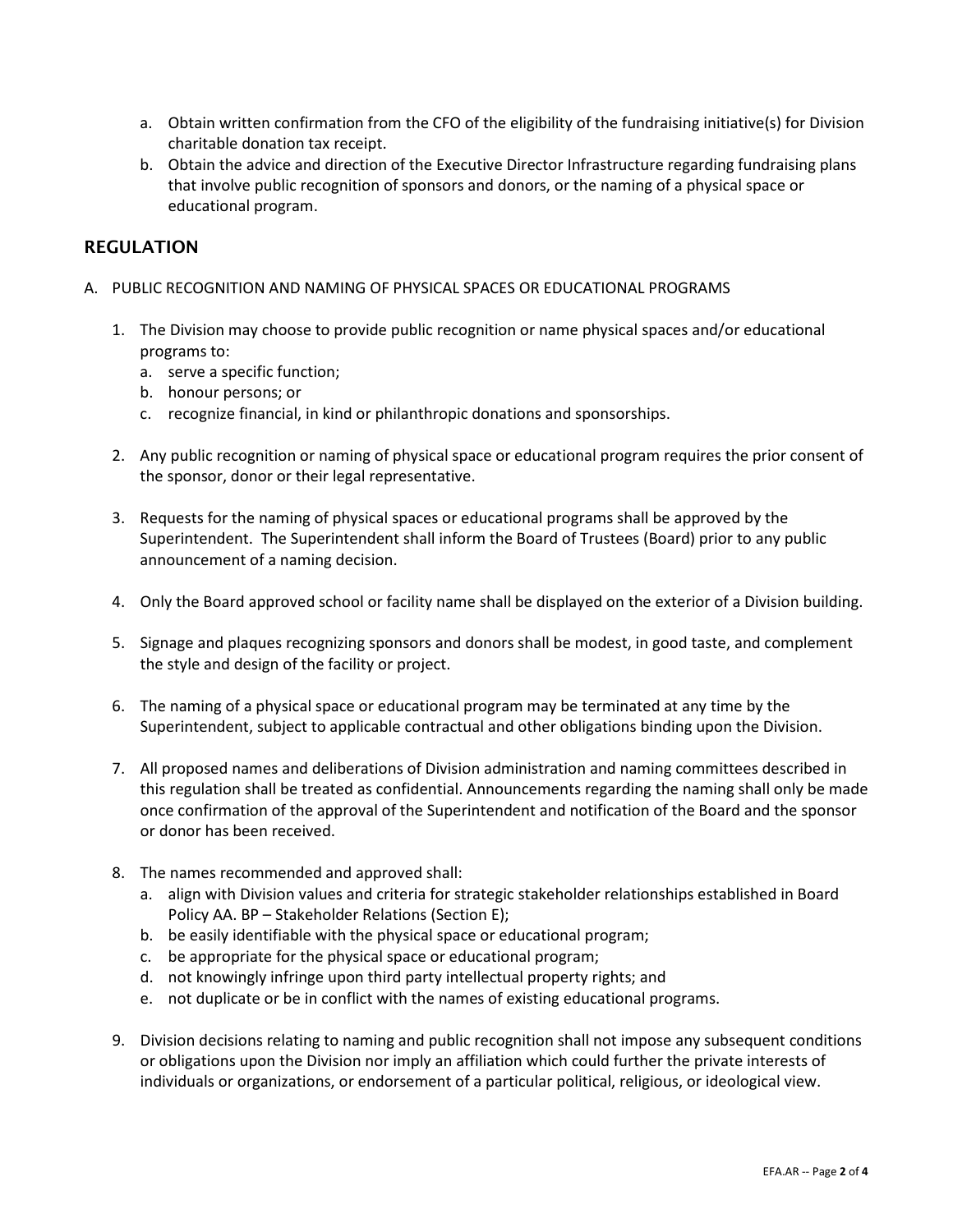- B. NAMING AND RECOGNITION ADVISORY COMMITTEE
	- 1. When a name is required for a physical space or an educational program, the Superintendent or designate shall convene and appoint a Naming and Recognition Advisory Committee (NRAC) composed of five persons, including:
		- a. a principal, or designate;
		- b. the Executive Director, Infrastructure or designate;
		- c. the Managing Director, Communications or designate;
		- d. an assistant superintendent or designate; and
		- e. one other person.
	- 2. The Superintendent, in consultation with the chairperson of the NRAC, will establish a deadline for submission of the recommendations of the NRAC to the Superintendent.
	- 3. The NRAC shall recommend the appropriate name(s) to the Superintendent giving the reason(s) for the choice(s).
	- 4. The final authority for naming a physical space or educational program rests with the Superintendent, and the name is not official until it is approved and released for public announcement by the Superintendent.

#### C. SCHOOL OR PARENT ADVISORY COMMITTEE INITIATED PUBLIC RECOGNITION OR NAMING

- 1. When public recognition or consideration of a name for a physical space is initiated at a local school level, the school principal shall convene a school based advisory committee composed of:
	- a. the principal responsible for the administration of the school who shall chair the committee;
	- b. at least one parent representative appointed by the school council, or the school principal;
	- c. the Executive Director, Infrastructure or designate;
	- d. the Managing Director, Communications or designate; and
	- e. any other person(s), appointed by the principal.
- 2. When developing a fundraising plan involving public recognition or naming,
	- a. The Advisory Committee shall consider the following:
		- options for 'anonymous' donations, as requested, exist within the fund raising initiative;
		- contributions represent a significant percentage of the total cost of the project in order to be considered for naming of a physical space or an educational program; and
		- the duration of naming rights will be commensurate with the donation or contribution. The proposed duration for the naming commitment can either be time definite or in perpetuity, as constituted by the nature of the donation or contribution made.
	- b. The Principal, on behalf of the Advisory Committee, shall obtain advice and direction on the plan from the Executive Director Infrastructure prior to launching the campaign.
- 3. All communication related to the acceptance of funds, as issued by the fundraising body, shall clearly indicate any intent for naming or public recognition opportunities.
- 4. The Advisory Committee shall establish and communicate an equitable and inclusive process for receiving suggestions for appropriate naming of physical spaces or programs.